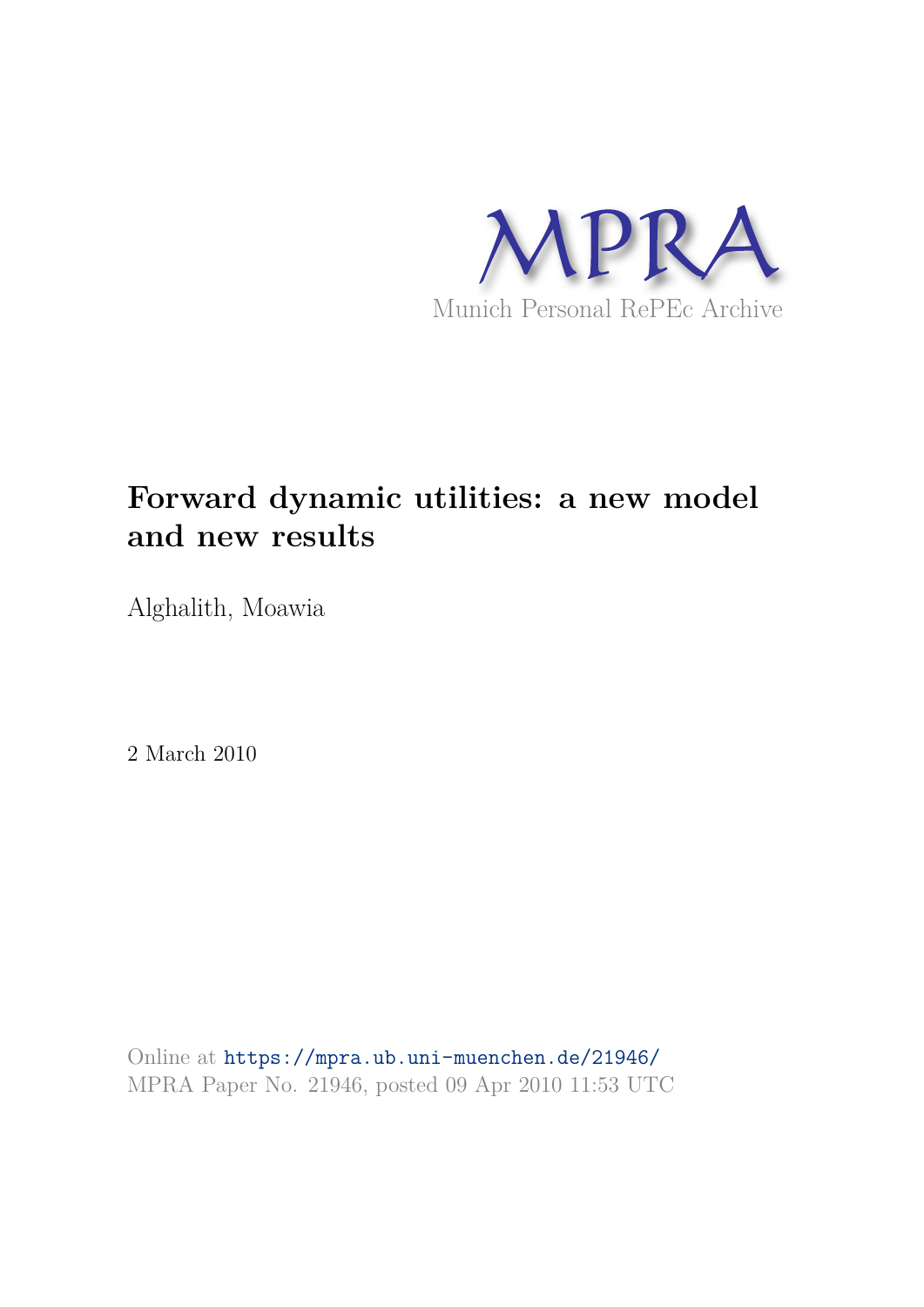## FORWARD DYNAMIC UTILITIES : A NEW MODEL AND  ${\bf NEW \; RESULTS}$

ABSTRACT. We present a new model of forward dynamic utilities. In doing so, we provide unique (viscosity) solutions. In addition, we introduce Hausdorff-continuous viscosity solutions to the portfolio model.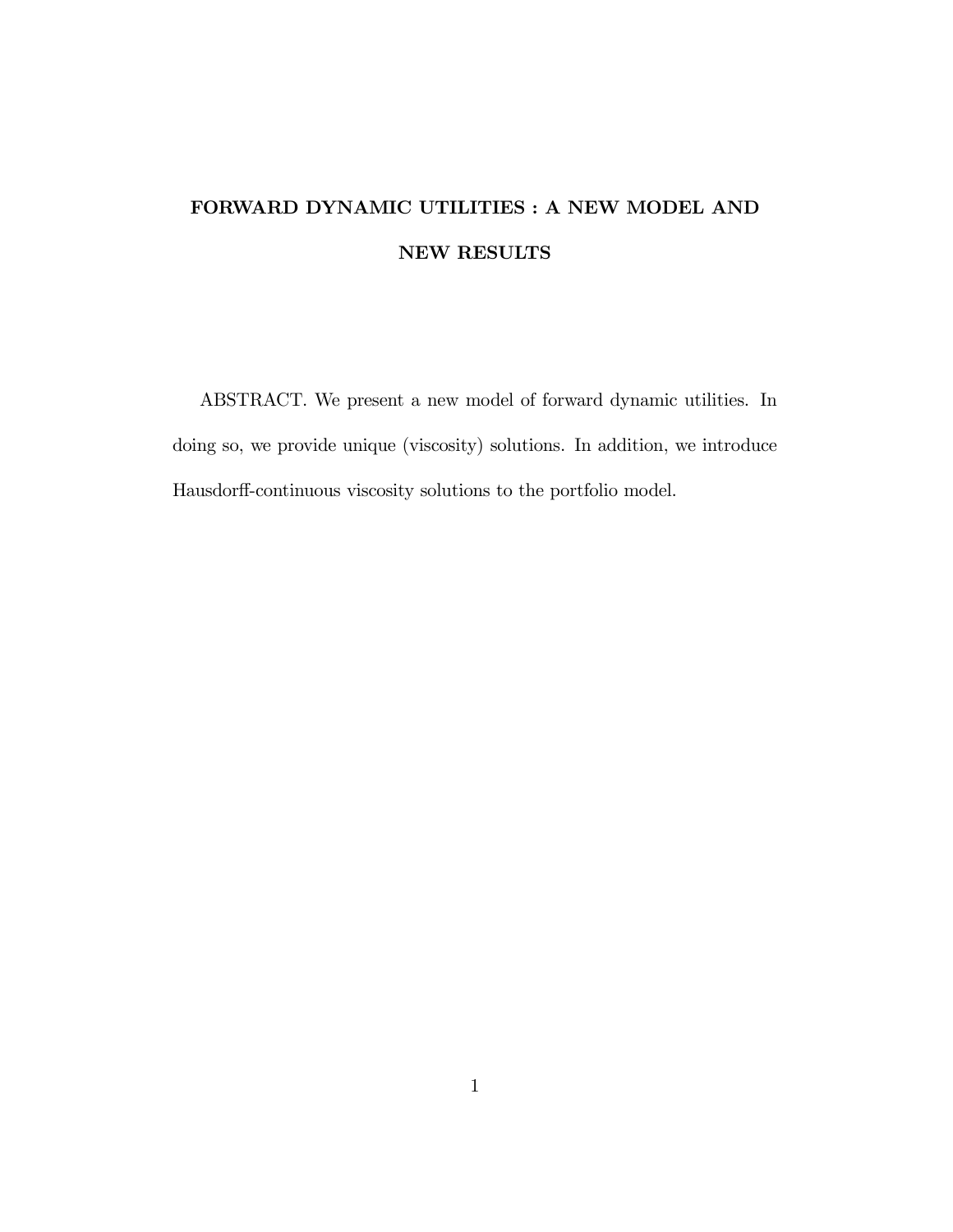#### $\mathbf{1}$ Introduction

The forward dynamic utility functions are a new development in stochastic finance. It was introduced by Musiela and Zariphopoulou (2005) in response to the limitations of the backward dynamic utilities, such as the investor's inability to revise his or her risk preferences. The forward utility allows the revision of risk preferences and it is normalized at the present time  $t$ .

The existing literature defines a forward dynamic (exponential) utility  $u$ (normalized at  $t$ ) as

$$
u_s^f(x) = \begin{cases} u(x), & s = t \\ \sup_{\mathcal{A}} E(u(X_T)/\mathcal{F}_s) = v(s, x), & s \ge t \end{cases}
$$
 (1)

where  $X_T$  is the terminal wealth, x is the initial wealth, A is the set of admissible portfolios,  $\mathcal{F}_s$  is the filtration, and v is the value function. In contrast, the backward dynamic utility is defined as

$$
u_s^b(x;T) = \begin{cases} u(x), & s = T \\ \sup_{\mathcal{A}} E(u(X_T)/\mathcal{F}_s) = v(s,x;T), & t \le s \le T \end{cases}
$$
 (2)

Thus similar to its backward counterpart, the forward utility function is self-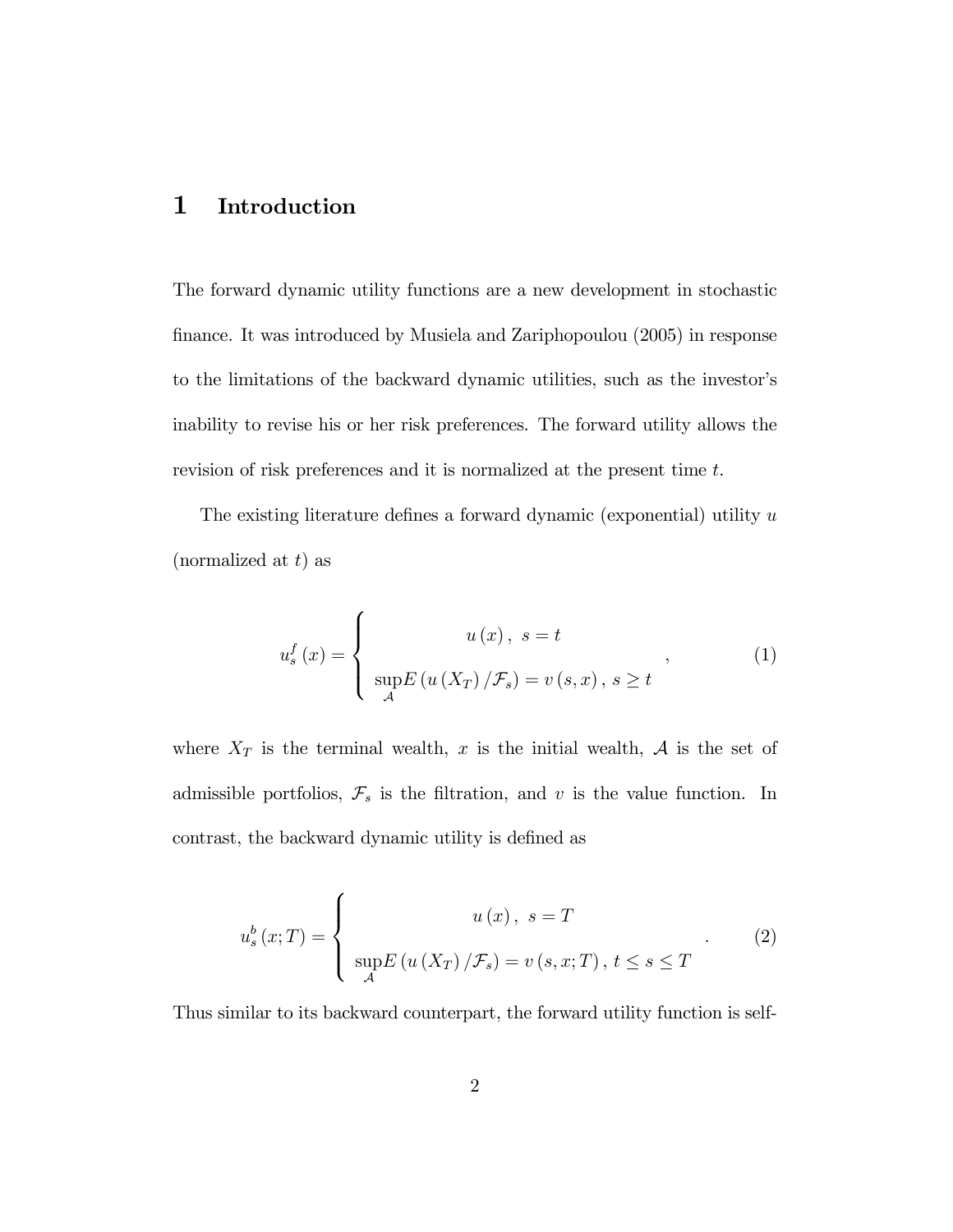generating and indifferent among the subhorizons. But, unlike the backward utility, its uniqueness is not established.

In this paper, drawing on Musiela and Zariphopoulou's concepts, we develop a new model of forward dynamic utilities. In so doing, we provide unique solutions for a general utility function and we show that the assumptions needed for such solutions are similar to those under the backward formulation. In addition, we show that the traditional viscosity solutions are applicable to the new forward utilities. Moreover, we introduce Hausdorffcontinuous viscosity solutions to the portfolio model.

#### $\overline{2}$ The model

We consider an investment model, which includes a risky asset, a riskfree asset and an exogenous stochastic economic factor  $Y_s$ . We adopt a three-dimensional standard Brownian motion  $\{W_{1s}, W_{2s}, W_{3s}, \mathcal{F}_s\}_{t \leq s \leq T}$  on the probability space  $(\Omega,P,\mathcal{F}_s)$  , where  $\{\mathcal{F}_s\}_{0\leq s\leq T}$  is the augmentation of filtration. The risk-free asset price process is  $S^0 = e^{r \int r(Y_s)ds}$ , where  $r(Y_s) \in$  $C_b^2(R)$  is the rate of return and  $Y_s$  is the stochastic economic factor.

The dynamics of the risky asset price are given by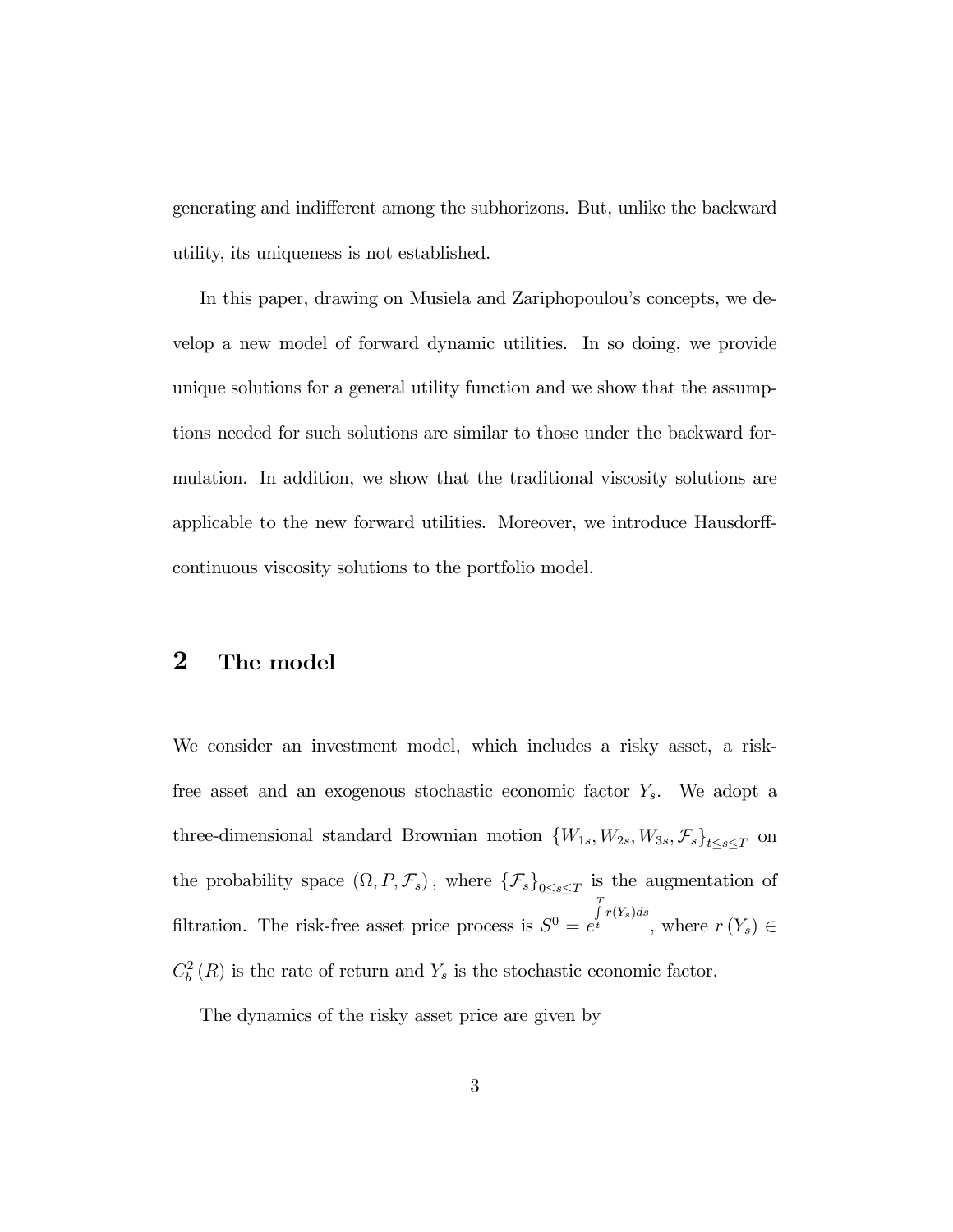$$
dS_s = S_s \{\mu(Y_s) ds + \sigma_1(Y_s) dW_{1s}\},\tag{3}
$$

where  $\mu(Y_s)$  and  $\sigma(Y_s)$  are the rate of return and the volatility, respectively. The economic factor process dynamics are given by

$$
dY_s = b(Y_s) ds + \sigma_2(Y_s) dW_{2s}, Y_t = y,
$$
\n(4)

where all the coefficients  $\mu\left(Y_{s}\right),\,\sigma\left(Y_{s}\right),$  and  $b\left(Y_{s}\right)$  are  $C_{b}^{2}\left(R\right)$  functions and satisfy the linear growth equation  $|f(y)| \leq c(1+|y|)$ .

Thus the wealth process is given by

$$
X_{T}^{\pi} = x + \int_{t}^{T} \left\{ r \left( Y_{s} \right) X_{s}^{\pi} + \left( \mu \left( Y_{s} \right) - r \left( Y_{s} \right) \pi_{s} \right) \right\} ds + \int_{t}^{T} \pi_{s} \sigma_{1} \left( Y_{s} \right) dW_{1s}, \quad (5)
$$

where x is the initial wealth,  $\{\pi_s, \mathcal{F}_s\}_{t \leq s \leq T}$  is the portfolio process with  $E\int\limits_t^T {\sigma _1^2 \left( {{Y_s}} \right)\pi _s^2ds < \infty }$ .

We express the forward nature of the utility function (normalized at  $t$ ) as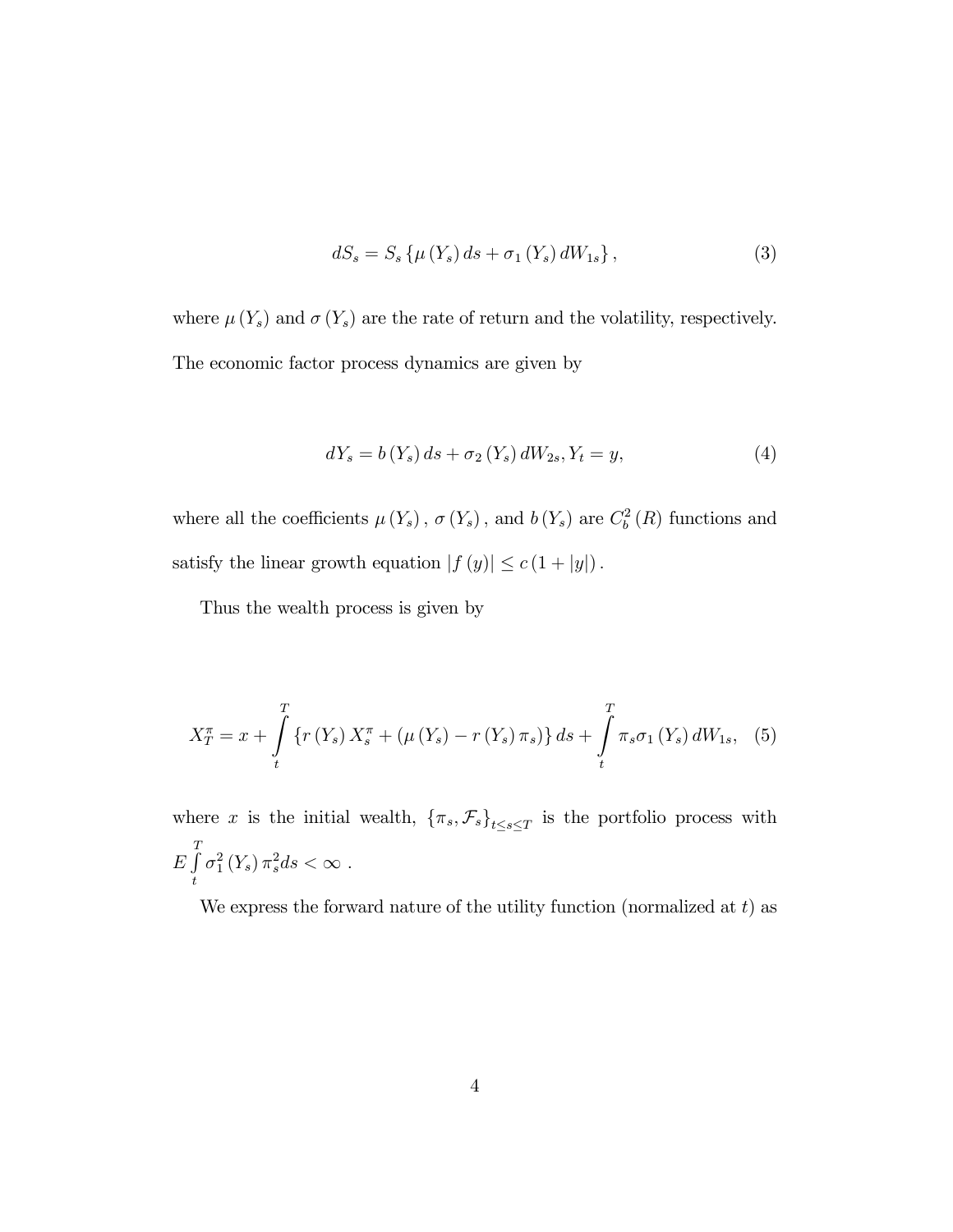$$
u_{s}(x, Y_{s}, \xi_{s}) = \begin{cases} u(x, \varepsilon), & s = t \\ \sup_{\mathcal{A}} E(u(X_{T}) / \mathcal{F}_{s}) = v(s, x, Y_{s}, \xi_{s}), & s \ge t \end{cases}, \xi_{t} = \varepsilon, \quad (6)
$$

where  $\xi$  is a stochastic variable that determines the form of the utility. That is, utilities with different  $\xi_s$  <br>have different forms.  $\xi_s$  might depend on<br>  $Y_s.$  The dynamics of  $\xi$  are given by

$$
d\xi_s = a_s ds + \sigma_{3s} dW_{3s},\tag{7}
$$

where  $\xi_s$ ,  $a_s$  and  $\sigma_{3s}$  are  $C_b^2(R)$  functions. Thus  $\xi_s$  is the unique solution to (7). If  $d\xi_s \neq 0$ , then  $\xi_t \neq \xi_s$  and the form of the utility changes over time.

The investor's objective is to maximize the expected utility of the terminal wealth

$$
v(t, x, y, \varepsilon) = \sup_{\pi_t} E\left[u\left(X_T^{\pi}\right) \mid \mathcal{F}_t\right],
$$

where  $u(.)$  is a continuous, bounded and strictly concave utility function.

The value function satisfies the Hamilton-Jacobi-Bellman PDE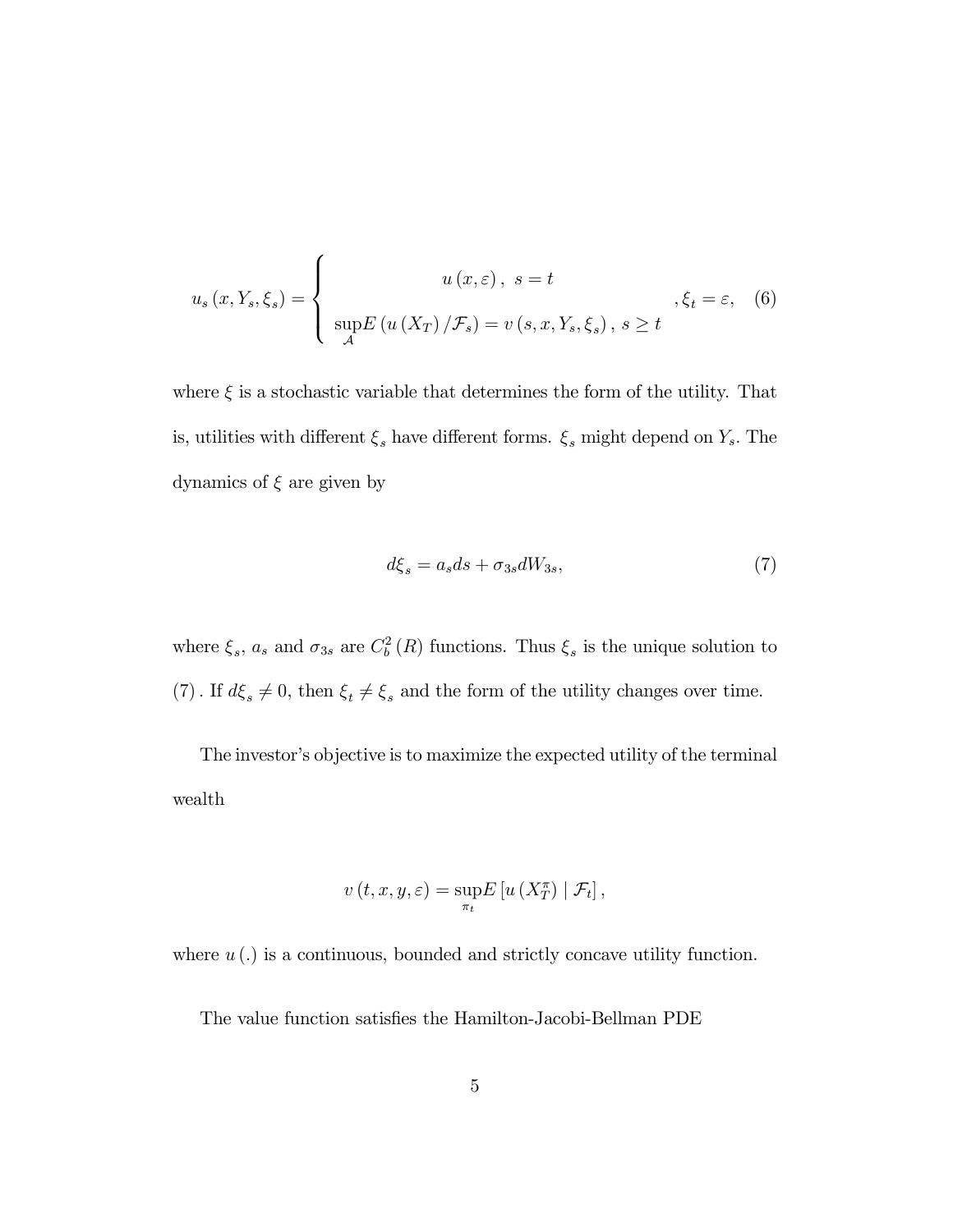$$
v_{t} + r(y) x v_{x} + b(y) v_{y} + a_{t} v_{\varepsilon} + \frac{1}{2} \sigma_{2}^{2}(y) v_{yy} + \frac{1}{2} \sigma_{3t}^{2} v_{\varepsilon \varepsilon} + \rho_{23} \sigma_{1}(y) \sigma_{3t} v_{y\varepsilon} + S_{\pi t}
$$
  

$$
S_{\mu\nu} \left\{ \frac{1}{2} \pi_{t}^{2} \sigma_{1}^{2}(y) v_{xx} + \pi_{t} \left[ \mu(y) - r(y) \right] v_{x} + \rho_{12} \sigma_{1}(y) \sigma_{2}(y) \pi_{t} v_{xy} + \pi_{t} \rho_{13} \sigma_{1}(y) \sigma_{3t} v_{x\varepsilon} \right\} = 0,
$$
  

$$
v(t, x, y, \varepsilon) = u(x, \varepsilon),
$$
 (8)

where  $\rho_{ij}$  is the correlation coefficient between the Brownian motions. Hence, the optimal solution is

$$
\pi_t^* = -\frac{\left(\mu\left(y\right) - r\left(y\right)\right)v_x\left(\varepsilon\right) + \rho_{12}\sigma_1\left(y\right)\sigma_2\left(y\right)v_{xy}\left(\varepsilon\right)}{\sigma_1^2\left(y\right)v_{xx}\left(\varepsilon\right)} - \rho_{13}\sigma_1^{-1}\left(y\right)\sigma_3_t. \tag{9}
$$

Since  $\varepsilon$  is known at time t and it is unique, the form of v is unique and thus (under regular assumptions) (8) has a unique solution. This is illustrated in the next section.

#### $\boldsymbol{3}$ Special cases: CARA and CRRA

In this section, we consider the special cases of constant absolute risk aversion CARA and constant relative risk aversion CRRA. The respective utilities are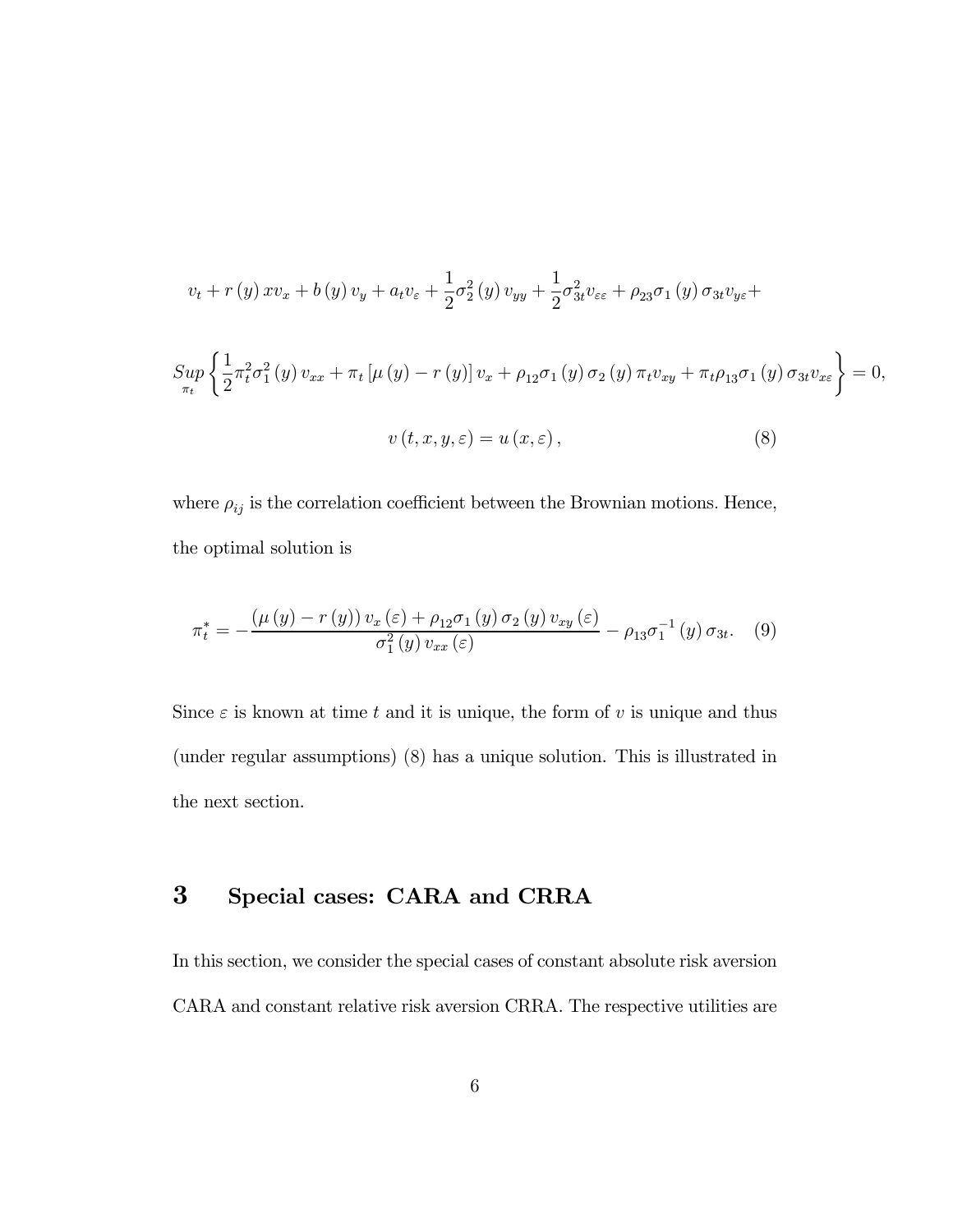given by  $u(t,x) = -e^{-\alpha x}$  and  $u(x,t) = \frac{x^{1-\beta}}{1-\beta}$ , where  $\alpha$  and  $\beta$  are the coefficients of the absolute risk aversion and relative risk aversion, respectively. As before we define the dynamics of  $\alpha$  and  $\beta$ , respectively, as

$$
d\alpha_s = \alpha_s ds + \sigma_{3s} dW_{3s}; \alpha_t = \lambda,
$$
\n(10)

$$
d\beta_s = \beta_s ds + \bar{\sigma}_{3s} dW_{3s}; \beta_t = \gamma. \tag{11}
$$

For an exponential utility

$$
v(t, x, y, \lambda) = \sup_{\pi_t} E\left[ -e^{-\alpha_T X_T} | \mathcal{F}_t \right],
$$

The value function satisfies the HJB PDE

$$
v_t + r(y) x v_x + b(y) v_y + a_t v_{\varepsilon} + \frac{1}{2} \sigma_2^2(y) v_{yy} + \frac{1}{2} \sigma_3^2 v_{\lambda\lambda} + \rho_{23} \sigma_1(y) \sigma_3 v_{y\lambda} +
$$

$$
Sup\left\{\frac{1}{2}\pi_{t}^{2}\sigma_{1}^{2}(y)v_{xx} + \pi_{t}\left[\mu\left(y\right) - r\left(y\right)\right]V_{x} + \rho_{12}\sigma_{1}\left(y\right)\sigma_{2}\left(y\right)\pi_{t}v_{xy} + \pi_{t}\rho_{13}\sigma_{1}\left(y\right)\sigma_{3t}v_{x\lambda}\right\} = 0,
$$
  

$$
v\left(t, x, y, \lambda\right) = u\left(x, \lambda\right),
$$
 (12)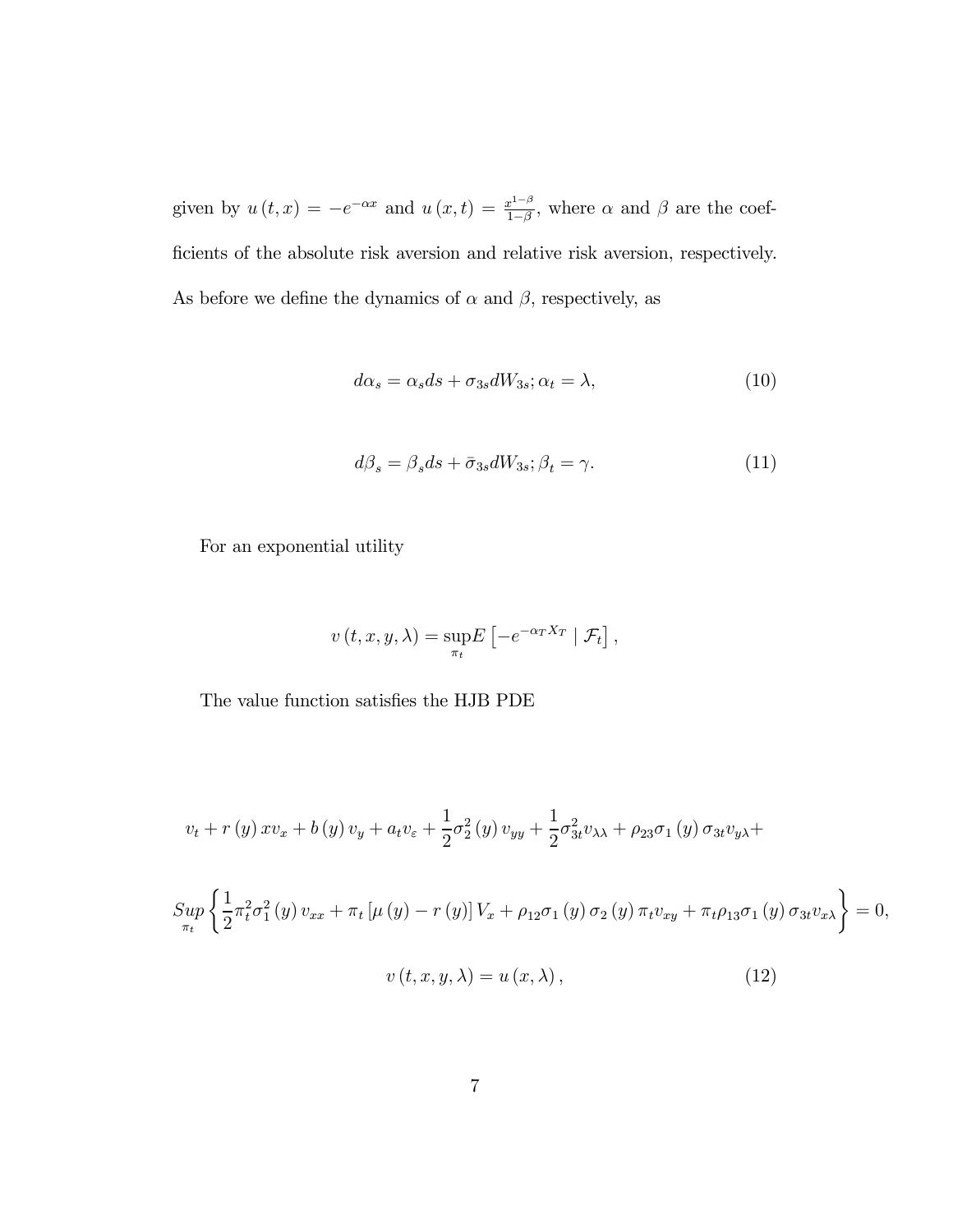Thus the optimal solution is

$$
\pi_t^* = \frac{\mu\left(y\right) - r\left(y\right)}{\sigma_1^2\left(y\right)\lambda} - \frac{\rho_{12}\sigma_2\left(y\right)v_{xy}\left(\lambda\right)}{\sigma_1\left(y\right)v_{xx}\left(\lambda\right)} - \rho_{13}\sigma_1^{-1}\left(y\right)\sigma_{3t}.\tag{13}
$$

Since  $\lambda$  is known at time t and it is unique, thus (12) has a unique solution under regularity assumptions. The solution under CRRA is similar and thus it is omitted. It is established that a verification theorem exists for exponential and power preferences.

Moreover, since  $v(t, x, \varepsilon)$  is unique, the traditional viscosity solutions are directly applicable to  $(8)$  under the assumptions of the degenerate ellipticity and monotonicity of the HJB. This is discussed in the next section.

#### $\boldsymbol{4}$ Viscosity solutions

#### Continuous viscosity solutions 4.1

If we assume that the HJB is degenerate elliptic and monotone increasing in  $v$ , we can apply the traditional constrained continuous viscosity solutions to  $(8)$ ; see, for example, Duffie and Zariphopoulou  $(1993)$ .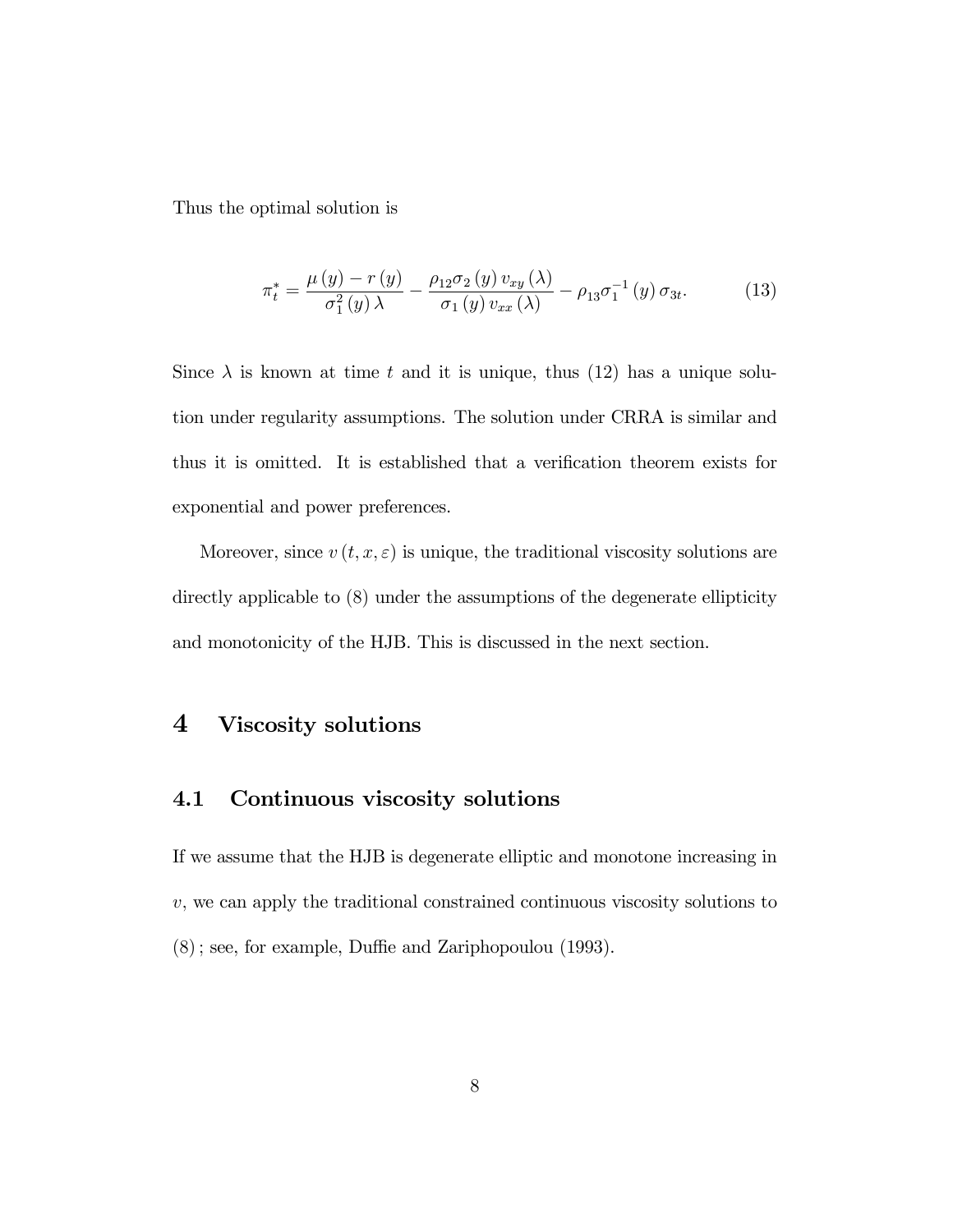Consider this Dirichlet problem

$$
H(x, v(x), v_x(x), v_{xx}(x)) = 0, x \in \Omega,
$$
  

$$
v(x) = g(x), x \in \partial\Omega,
$$
 (14)

where  $\Omega$  is a bounded open set.

**Definition 1.** A continuous function  $v(x)$  is a viscosity subsolution of  $(14)$  if

$$
H(x, v(x), P, X) \le 0, \forall P \in D^{+}v(x), \forall X \in J^{+}v(x), \forall x \in \Omega.
$$
 (15)

A continuous function  $v(x)$  is a viscosity supersolution of (14) if

$$
H(x, v(x), P, X) \ge 0, \forall P \in D^{-}v(x), \forall X \in J^{-}v(x), \forall x \in \Omega, \qquad (16)
$$

 $% \left\vert \mathcal{L}_{\mathcal{A}}\right\vert$  where

$$
D^{+}v(x) = \left\{ P : \lim_{y \to x} \sup \frac{v(y) - v(x) - \langle P, y - x \rangle}{|y - x|} \le 0 \right\},\qquad(17)
$$

$$
D^{-}v(x) = \left\{ P : \lim_{y \to x} \inf \frac{v(y) - v(x) - \langle P, y - x \rangle}{|y - x|} \ge 0 \right\},\qquad(18)
$$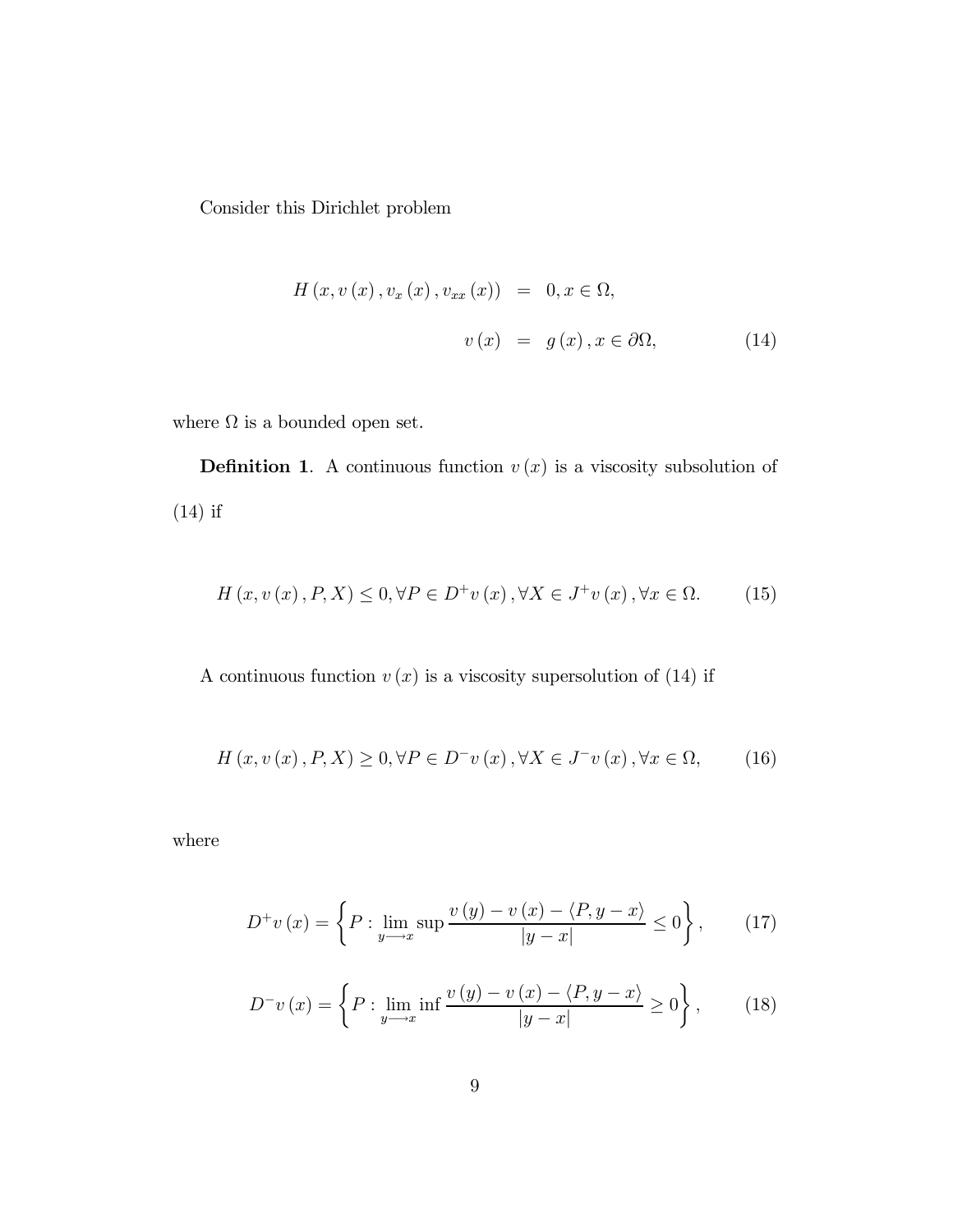$$
J^{2+}v(x) = \left\{ (P, X) : \lim_{y \to x} \sup \frac{v(y) - v(x) - \langle P, y - x \rangle - \frac{1}{2} \langle X(y - x), y - x \rangle}{|y - x|} \le 0 \right\},\tag{19}
$$

$$
J^{2-}v(x) = \left\{ (P, X) : \lim_{y \to x} \inf \frac{v(y) - v(x) - \langle P, y - x \rangle - \frac{1}{2} \langle X(y - x), y - x \rangle}{|y - x|} \ge 0 \right\},\tag{20}
$$

A function  $v(x)$  is a viscosity solution if its both a viscosity subsolution and a viscosity supersolution.

**Proposition 1.**  $v(x)$  is the unique constrained viscosity solution of  $(8)$ .

**Proof.** Let  $v \in C(\partial\Omega)$  and let  $s(v)$  and  $i(v)$  be the upper and lower semicontinuous envelopes of  $v$  (defined in the next subsection), respectively. So that  $s(v) \in USC(\overline{\Omega})$  and  $i(v) \in LSC(\overline{\Omega})$  are a viscosity subsolution and supersolution, respectively. At the boundary we have  $v(x) = s(v)$  =  $i(v)$ ; thus the comparison principle yields  $s(v) \leq i(v)$  in  $\Omega$ . By definition  $s(v) \geq i(v)$  and thus  $v(x) = s(v) = i(v)$  in  $\overline{\Omega}$  is the unique solution.

#### Discontinuous envelope viscosity solutions 4.2

If  $v$  is discontinuous, then we have a two-function solution; see, for example, Bardi and Capuzzi-Dolcetta (1997).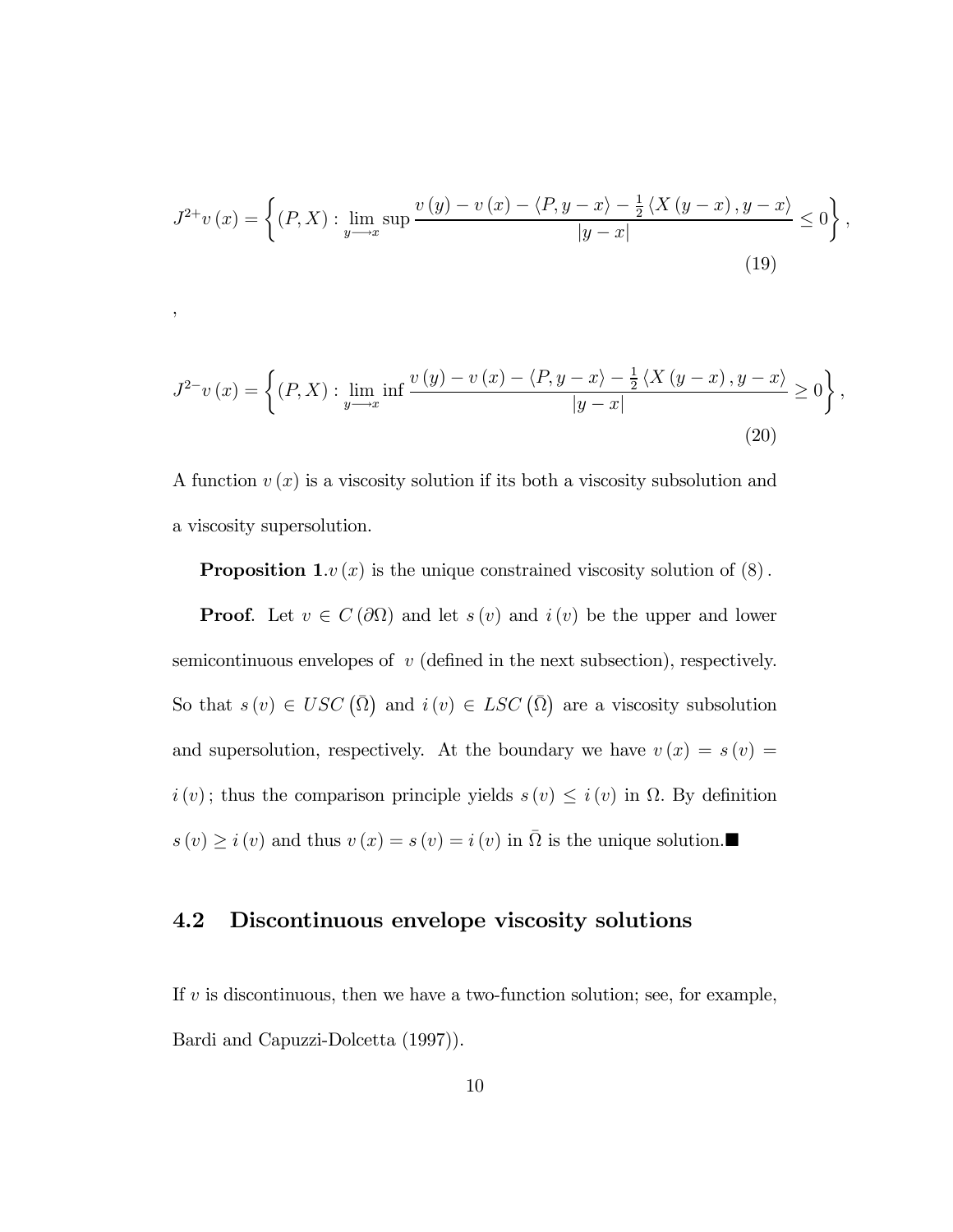**Definition 2.** Let  $u_1$  and  $u_2$  be a viscosity subsolution and supersolution of  $(14)$ , respectively. Then

- (*i*)  $v_1 = \sup \{u(x) : u_1 \leq u \leq u_2\} = s(u)$
- (*ii*)  $v_2 = \inf \{ u(x) : u_1 \le u \le u_2 \} = i(u)$

are discontinuous viscosity solutions of  $(14)$ .

It is worth noting that these discontinuous solutions are not unique.

#### 4.3 Hausdorff-continuous viscosity solutions

Hausdorff-continuous functions may assume interval values. For the purpose of obtaining viscosity solution, it is sufficient to assume interval values only at the points of discontinuity. It is worth noting that continuity implies Hausdorff-continuity, but the converse is not true. A detailed disscussion of Hausdorff-continuous viscosity solutions is provided by Manini (2007).

**Definition 3.** Let y and  $\bar{v}$  be a lower semicontinuous and upper semicontinuous functions, respectively, and define a segment-continuous intervalvalued function v as  $v = [\underline{v}(x), \overline{v}(x)]$  on the topological space X. Then v is hausdorff-continuous iff the Hausdorff-distance between  $\underline{v}$  and  $\overline{v} \rho (\underline{v}(x), \overline{v}(x)) =$ 0; or alternatively iff  $v = [\underline{v}(x), \overline{v}(x)] = {\underline{v}(x), \overline{v}(x)}$ .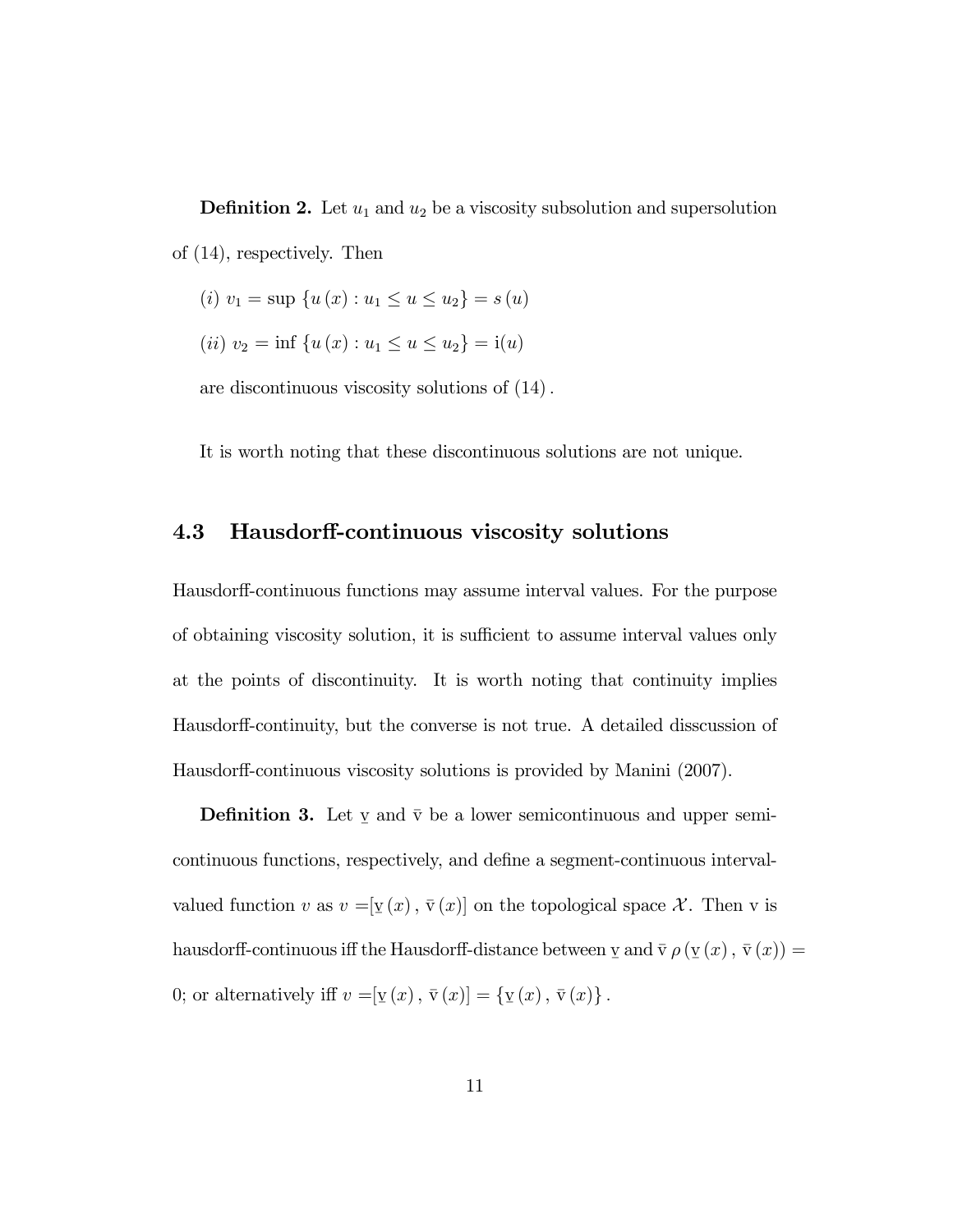The following theorem establishes the existence of a Hausdorff-continuous viscosity solution.

**Definition 4.** A Hausdorff-continuous function  $v = [\underline{v}, \overline{v}] \in \mathcal{H}(\Omega)$  is a Hausdorff-continuous viscosity subsolution of (14) if  $\underline{v}$  is a viscosity subsolution. v is is a Hausdorff-continuous viscosity supersolution of (14) if  $\bar{v}$ is a viscosity supersolution. v is a Hausdorff-continuous viscosity solution if it is both a Hausdorff-continuous viscosity subsolution and a Hausdorffcontinuous viscosity supersolution of (14).

**Theorem 1.** Let  $v_1 = [v_1, \bar{v}_1] \in \mathcal{H}$  and  $v_2 = [v_2, \bar{v}_2] \in \mathcal{H}$  be a Hausdorffcontinuous viscosity subsolution and a Hausdorff-continuous viscosity supersolution, respectively, and  $v_1 \le v_2$ , then there exists a Hausdorff-continuous viscosity solution v such that  $v_1 \le v \le v_2$ .

Manini (2007) provided a proof of this theorem. The following lemma provides a comparison principle for Hausdorff-continuous viscosity solutions.

**Lemma 1.** Assuming that

$$
H(x, v_1, p, X) - H(x, v_2, p, X) \ge \alpha (v_1 - v_2) \text{ when } v_1 \ge v_2 \text{ and } \alpha > 0, (21)
$$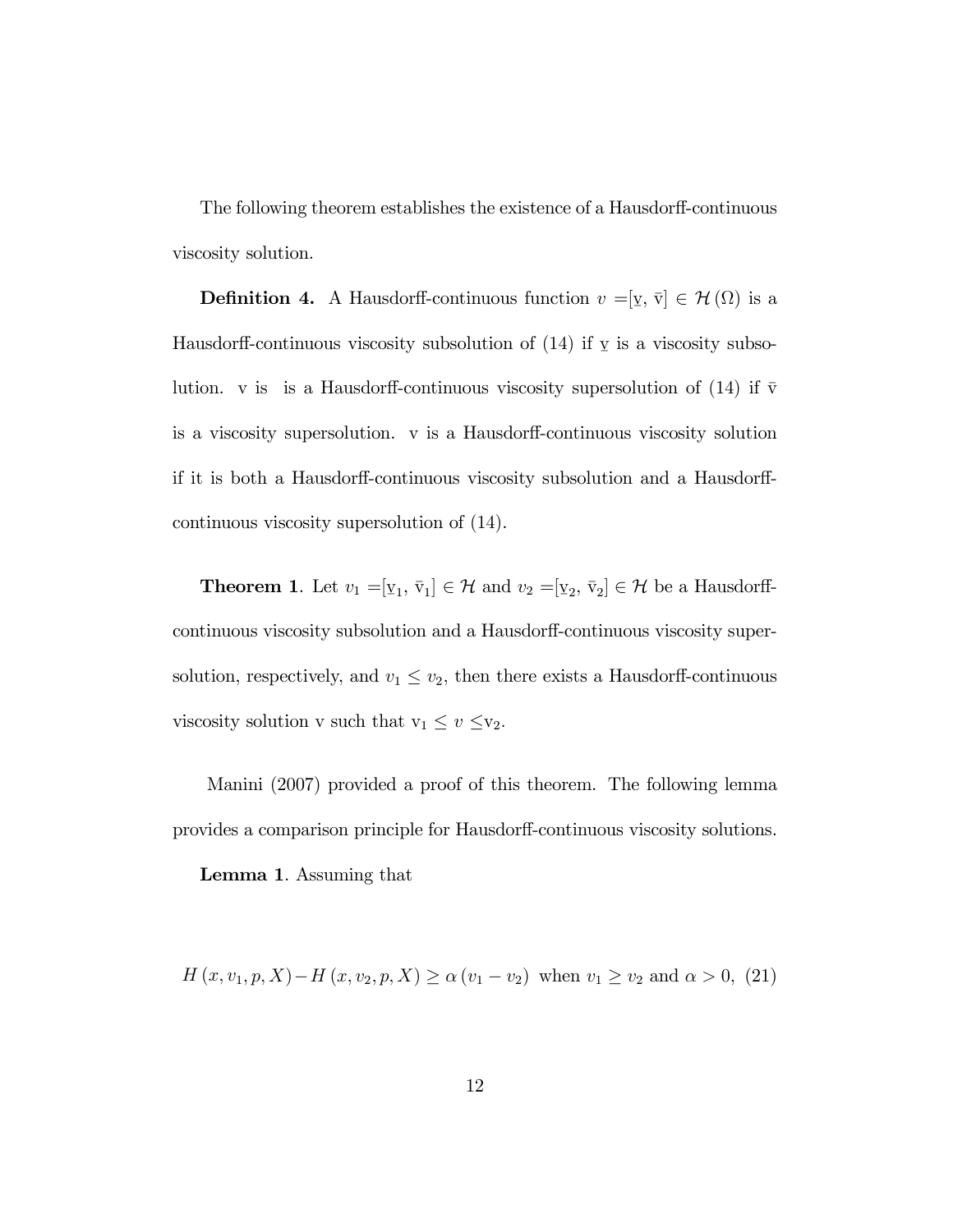and

$$
H(y, v_1, \eta(x - y)) - H(x, v_1, \eta(x - y)) \le \omega (\eta |x - y|^2 + |x - y|), \quad (22)
$$

where  $\omega$  is the modulus of continuity  $(\omega(0) = 0)$  and  $\eta > 0$ . Let  $v_1 = [\underline{v}_1, \overline{v}_1]$ and  $v_2=[\underline{\mathbf{v}}_2,\,\bar{\mathbf{v}}_2]$  be a Hausdorff-continuous viscosity subsolution and a Hausdorffcontinuous viscosity supersolution, respectively, in  $\Omega$  and

$$
\bar{v}_1 \leq \underline{v}_2
$$
 on  $\partial\Omega$ 

then  $\bar{v}_1 \leq \underline{v}_2$  in  $\Omega.$ 

**Proof.** If  $\bar{v}_1 \geq v_2$ , there exists  $\bar{x} \in \Omega$  such that

$$
\bar{v}_1(\bar{x}) - \underline{v}(\bar{x}) = \sup(v_1 - v_2) = \delta > 0.
$$
 (23)

We introduce the smooth function

$$
\phi = \bar{v}_1(x) - \underline{v}_2(y) - \frac{1}{\eta} |x - y|^2. \tag{24}
$$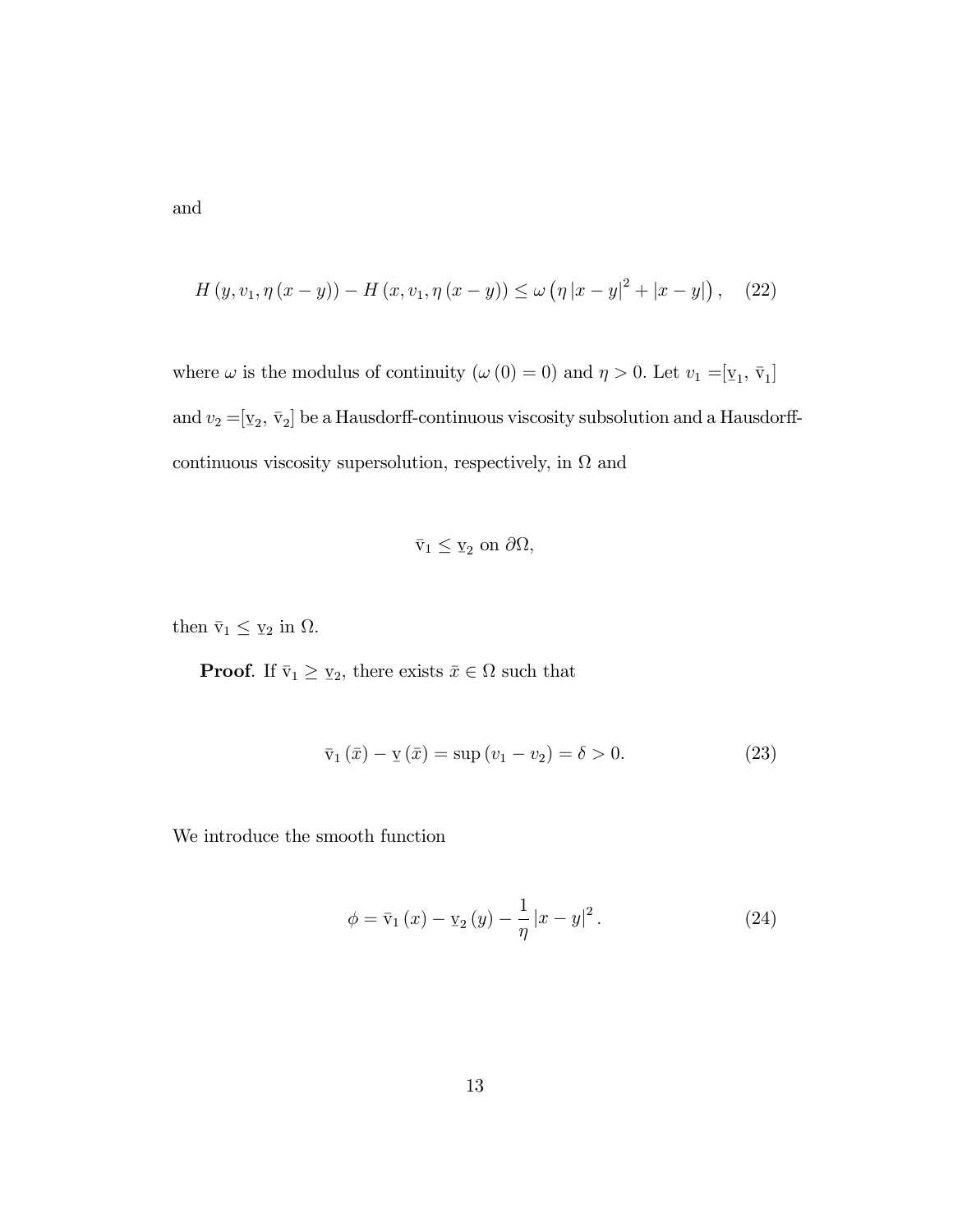Let  $\varphi(x_\eta, y_\eta) = \sup \phi$ , then

$$
\varphi(x_{\eta}, y_{\eta}) \ge \delta,\tag{25}
$$

and thus  $\,$ 

$$
\alpha \delta \le \alpha \left( \bar{v}_1 \left( x_\eta \right) - \underline{v}_2 \left( y_\eta \right) \right) \tag{26}
$$

By the definition of subsolutions and supersolutions

$$
H(x_{\eta}, v_{1}(x_{\eta}), \eta (x_{\eta} - y_{\eta})) \leq 0, \qquad (27)
$$

$$
H(x_{\eta}, v_2(x_{\eta}), \eta (x_{\eta} - y_{\eta})) \ge 0. \tag{28}
$$

Using the assumptions, we obtain

$$
\alpha \delta \leq \alpha \left( \bar{v}_1 \left( x_\eta \right) - \bar{v}_2 \left( y_\eta \right) \right)
$$
  
\n
$$
\leq H \left( x_\eta, v_1 \left( x_\eta \right), \eta \left( x_\eta - y_\eta \right) \right) - H \left( x_\eta, v_1 \left( x_\eta \right), \eta \left( x_\eta - y_\eta \right) \right)
$$
  
\n
$$
\leq \omega \left( \eta \left| x_\eta - y_\eta \right|^2 + \left| x_\eta - y_\eta \right| \right). \tag{29}
$$

Letting  $\eta\rightarrow\infty,$  we obtain the contradiction  $\delta\leq0. \blacksquare$ 

The following proposition establishes the uniqueness of the Hausdorff-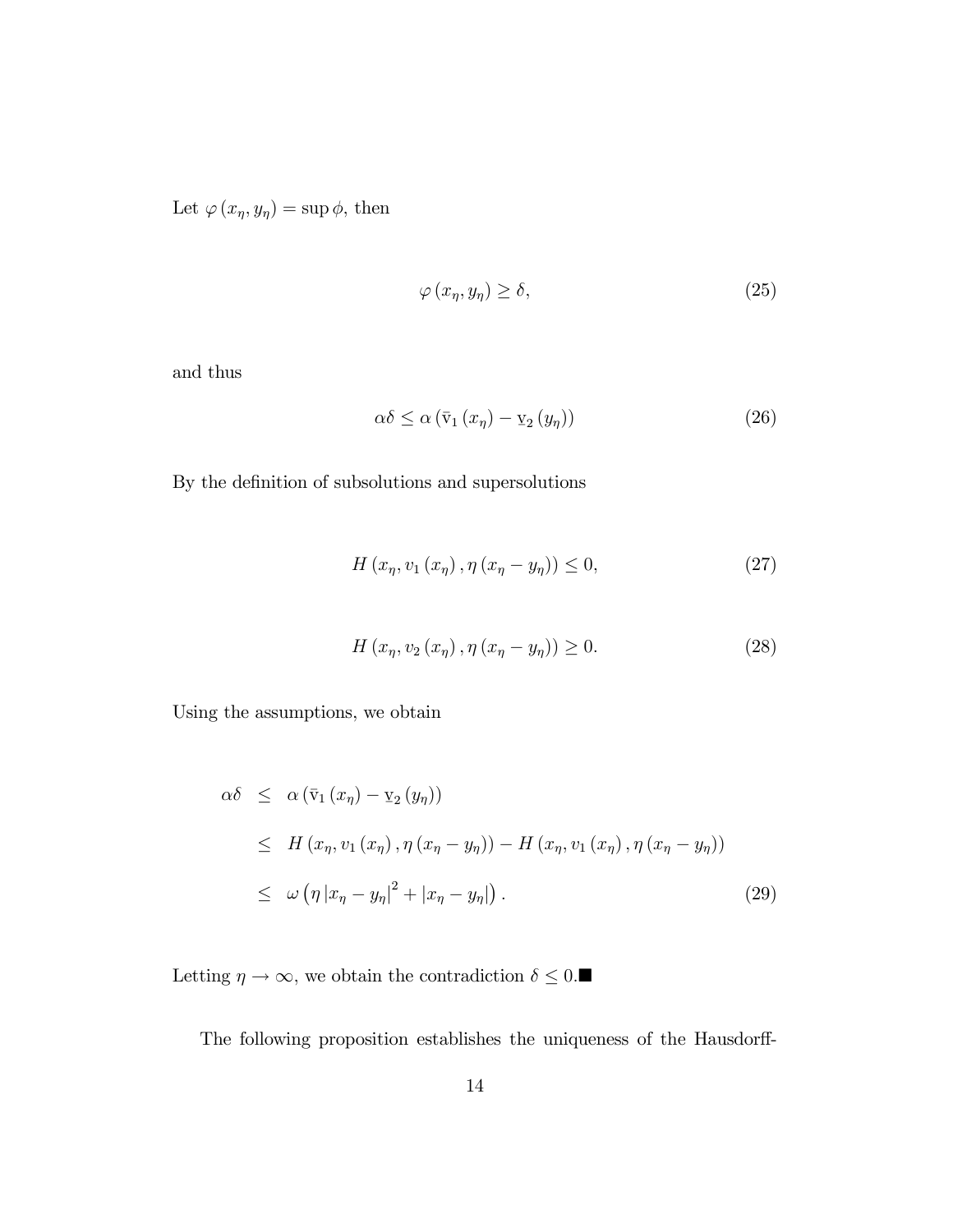continuous viscosity solutions.

**Proposition 2.** Let  $v_1 = [\underline{v}_1, \overline{v}_1] \in H$  and  $v_2 = [\underline{v}_2, \overline{v}_2] \in H$  be a Hausdorff-continuous viscosity subsolution and a Hausdorff-continuous viscosity supersolution, respectively, then v is the unique Hausdorff-continuous viscosity solution of  $(8)$  if v is a Hausdorff-continuous function.

**Proof.** By Hausdorff-continuity and Theorem 1

$$
v_1 = v = v_2 = g, \text{ on } \partial\Omega. \tag{30}
$$

By the comparison principle

$$
v_1 \le v_2, \text{ in } \Omega. \tag{31}
$$

since  $v \in \mathcal{H}$ , then

$$
v_1 = v_2 = v, \text{ in } \bar{\Omega}, \tag{32}
$$

and thus v is the unique solution of  $(8)$ .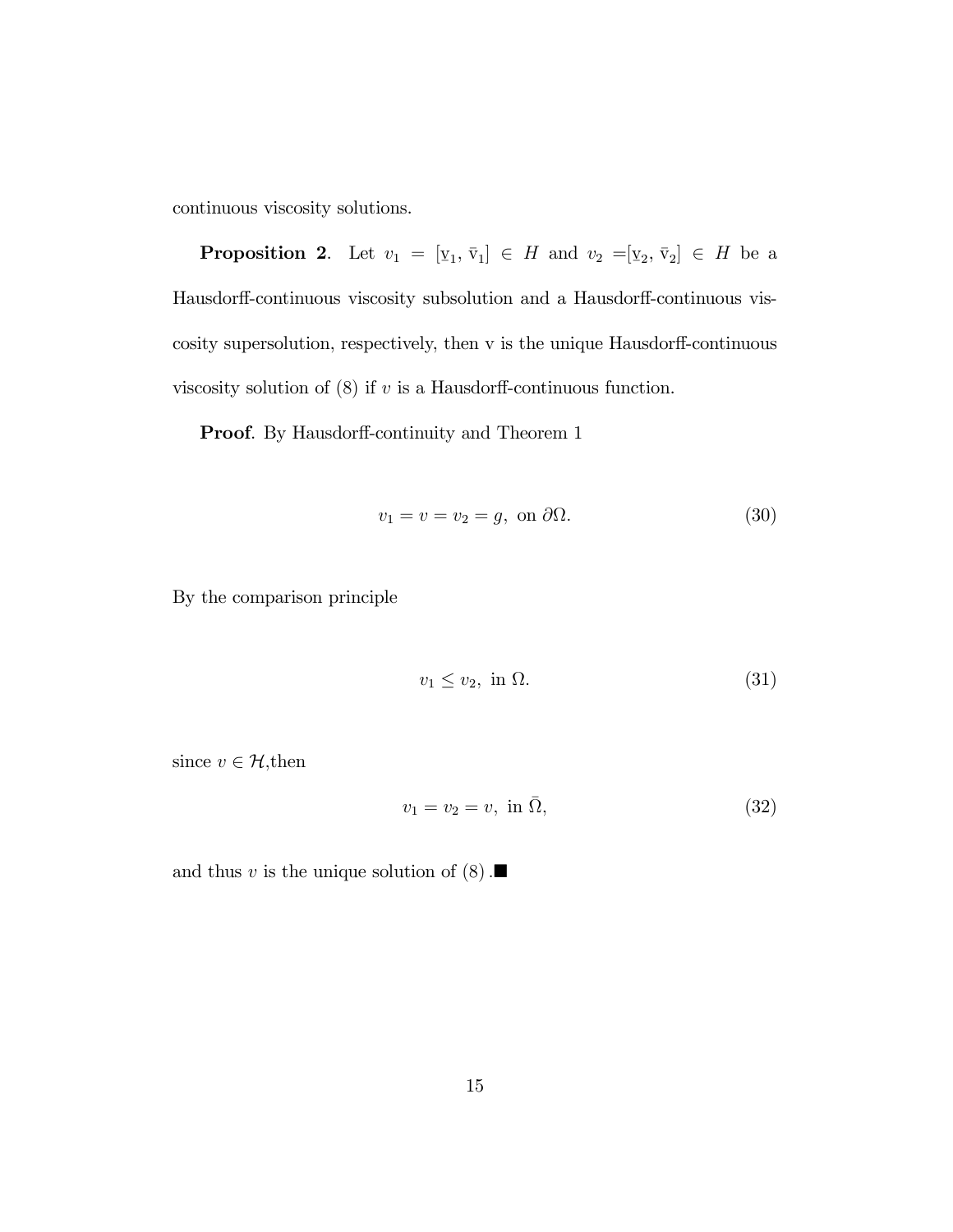### References

- [1] Bardi, M. and I. Capuzzo Dolcetta (1997). Optimal Control and Viscosity Solutions of Hamilton-Jacobi-Bellman Equations, Birkhauser Boston.
- [2] Duffie, D. and T. Zariphopoulou (1993). "Optimal investment with undiversiable income risk," Mathematical Finance, 3, 135-148.
- [3] Minani, F. (2007). Hausdorff continuous viscosity solutions to Hamilton-Jacobi equations and their numerical analysis. Unpublished Ph.D. thesis, University of Pretoria.
- [4] Musiela, M. and T. Zariphopoulou (2009). "Portfolio choice under dynamic investment performance criteria." Quantitative Finance, 9, pp 161  $-170.$
- [5] Musiela, M. and T. Zariphopoulou (2007). "Investment and valuation under backward and forward dynamic exponential utilities in a stochastic factor model." in Advances in Mathematical Finance, Birkhauser, Boston, pp 303-334.
- [6] Musiela, M. and T. Zariphopoulou (2005). "The backward and forward dynamic utilities and their associated systems: the case study of the